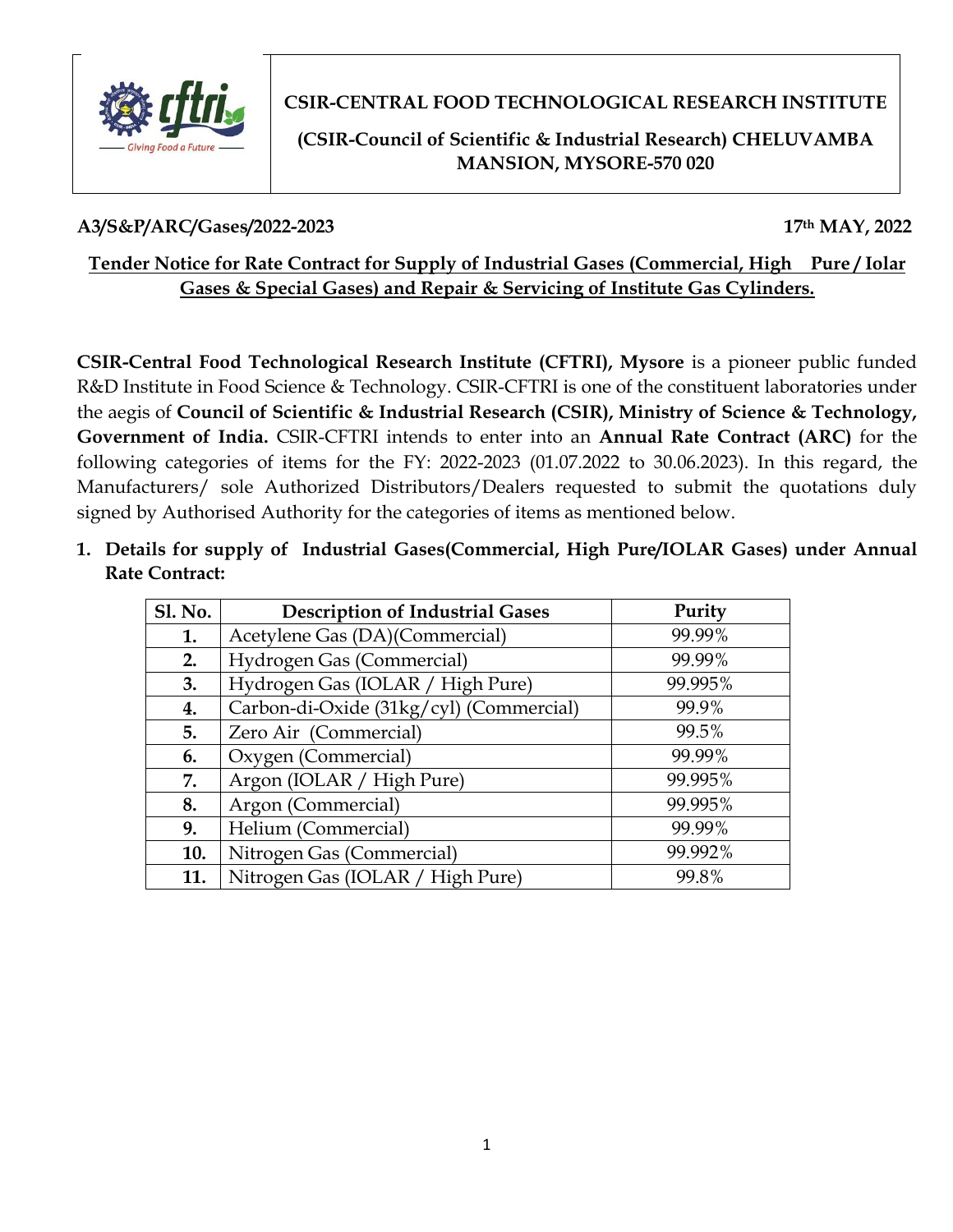| Sl No. | <b>Work/Item Description</b> |  |  |
|--------|------------------------------|--|--|
| 1.     | Valve Guard                  |  |  |
| 2.     | Valve                        |  |  |
| 3.     | Spindle & Washer             |  |  |
| 4.     | Cleaning of Cylinder         |  |  |
| 5.     | Cost of New Cylinder         |  |  |
| 6.     | Top Nut                      |  |  |
| 7.     | Cylinder Testing Charges/    |  |  |
|        | <b>Hydraulic Testing</b>     |  |  |
| 8.     | <b>Cylinder Painting</b>     |  |  |
|        |                              |  |  |

**2. Details for Repair & Servicing of Institute Gas Cylinders under Annual Rate Contract:**

**3. Details for Rental basis cylinders filled with gases as mentioned at Sl.No.1 under Annual Rate Contract:**

| Sl No. | Period                                                   |  |  |
|--------|----------------------------------------------------------|--|--|
|        | Rental free duration (No. of<br>days)                    |  |  |
| າ      | Applicable Rental Charges after<br>rental free duration. |  |  |

The **eligibility criteria** for participating in the bidding process are as under:-

- **1.**The quotation must be in the form furnished by the Purchaser and should be free from corrections/erasures. In case there is any unavoidable correction/erasure, it should be properly attested. If not, the quotation will not be considered. Hand written & unsigned quotations will not be considered.
- **2.** It may kindly be noted that your bid should be in **single bid.**
- **3.** The acceptance of the quotation will rest with the Competent Authority i.e., **The Director, CSIR-CFTRI** who does not bind himself to accept the lowest quotation and reserves the right to himself to reject, or partially accept any or all the quotations received without assigning any reason thereof**.** Decision of the Director of the Institute will be final and binding for all concerned.
- **4. The suppliers have to collect empty cylinders from our Stores and deliver filled cylinders to our Stores as per requested Industrial Gases Listed in Annexure - I from their Depot or Warehouse at Mysore/Bangalore or else supply the material**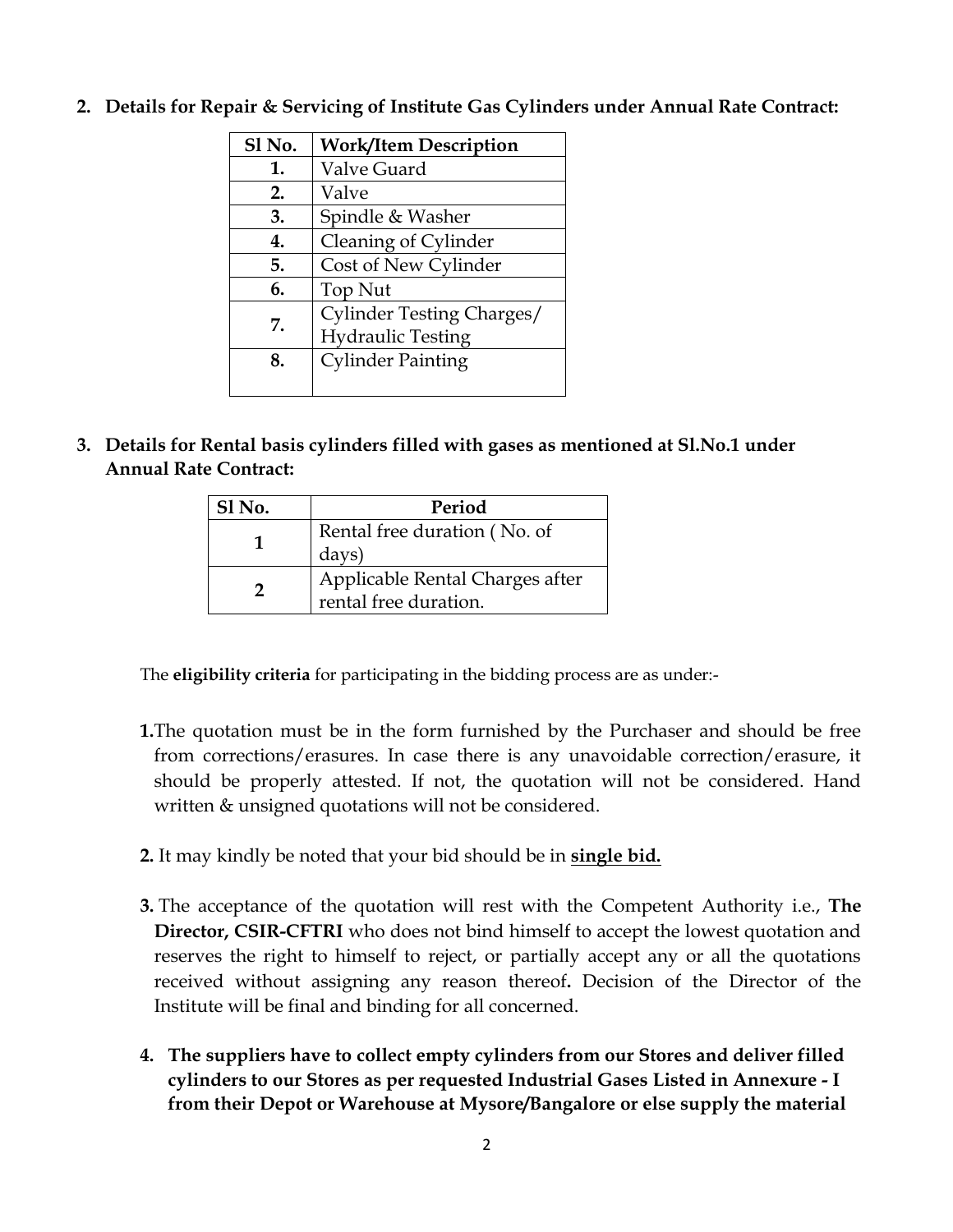**through their sole Authorized Distributor/Dealers based at Mysore or Bangalore within the delivery schedule as per CSIR-CFTRI requirement.** 

- **5. Price quoted is valid for one year w.e.f the date of issue of the Award of ARC. The price quoted should be inclusive of all taxes, packing & forwarding and freight (Collecting empty cylinder from Stores, CSIR-CFTRI and delivery of filled cylinders to our Stores) & insurance upto Stores Section (Transit Stores), CSIR-CFTRI, Mysore. No separate payment shall be made for to & fro transport charges/ per trip for collecting empty/delivery of filled cylinders.**
- **6.** The bidder must upload the **BOQ\*\* (Excel format) / Price Schedule Form (pdf)** as annexed to the Tender document @ **Annexure – I.** Please quote the best price **Maximum discount on your Price List (Current Financial Year only i.e 01.07.2022 to 30.06.2023)** as applicable to Government/Public Funded Research Institutes. Discount must be indicated in words as well as in figures. In case of any discrepancy, the discount offered in words will only prevail. **The price and the discount should clearly be mentioned in the Offer letter and uploaded in PDF format along with the other documents.**

**Note:** \*\* **If Bidder is not able to upload the BOQ in e-tender, they may upload the Price and Discount offer in PDF Format along with other Tender documents. In the event of any deviation/discrepancy due to any inconvenience in the provided BOQ Form, such deviation/discrepancy will be ignored and the discount offered in PDF Format by the bidder will be considered. The BOQ is uploaded only to meet the technical requirements of the CPP Portal. The Price/ Discount offered in PDF Format of our NIeT Terms & Conditions will only be considered by CSIR-CFTRI.**

- **7.** Prices are required to be quoted in unit basis (Cubic meters) indicated in the enquiry. When quotations are given in terms of other units, relationship between two sets of units should be furnished. **Discounts in case of more quantity of Order/supply of gases** if any should also be indicated. The items should be quoted indicating the **Serial No. of our RFQ (Request for Quotation).**
- **8.** Copy of Document proof of license issued by Competent Authority for refilling of various industrial gases and PAN & GST Number (GSTIN) etc. in your quotation for our records.
- **9.** Those firms who are already in current rate contract for the year 2020-21 with CSIR-CFTRI, should upload at least **3 Purchase Order copies** under rate contract (2019- 20) for the same category in which they are offering proposal.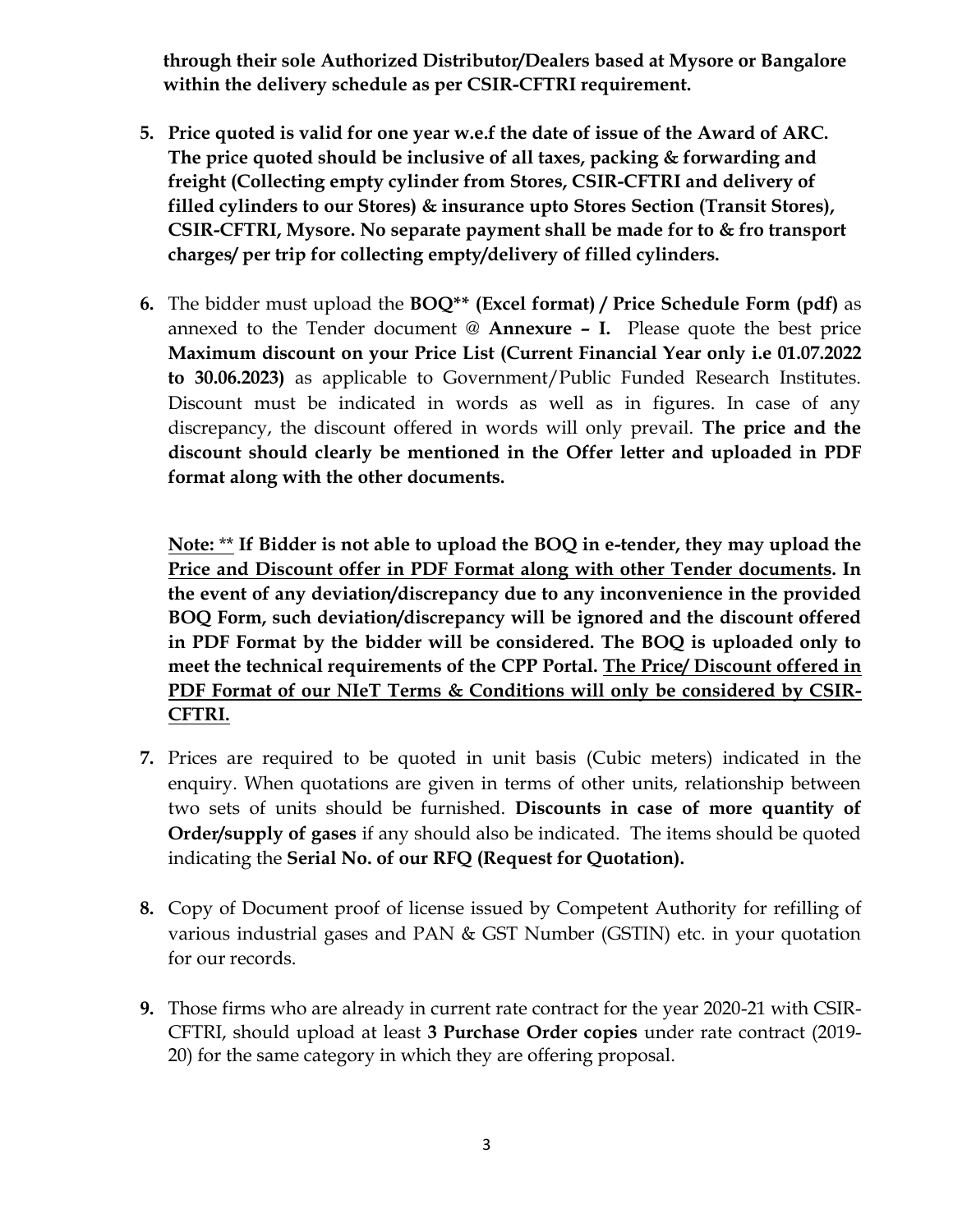- **10.** Those firms who are **not** in the existing rate contract (2021-22) with CSIR-CFTRI, should upload at least **3 Purchase Order copies** under the existing Rate Contract with any other Government/Semi-Government/Autonomous Organisation, with their proposal for same category.
- **11.** All supplies are subject to inspection and approval before acceptance. Manufacturer/Government approved **Lab Test Certificate** (Purity Certificate / Certificate of Analysis -CoA wherever applicable) should be furnished along with the supply. The cylinders are to be checked for any leakage. **Necessary Test Certificates** (Explosive Certificate from Explosive Dept., ISI Mark Certificate, Cylinder Testing Certificate/Acceptance of Cylinder Certificate, Gas Purity Certificate etc whatever applicable) from the Competent Authority should be submitted along with supply & Invoice for payment.
- **12.** As a precautionary measures, the cylinders need to be checked for any **repairs, leakage, and replacement of any spares** before refilling of gas. If any defects found during inspection, it may kindly be intimated to our Office through email for further process. In case of **loss of gas due to leakage before R&D use** at our Institute, free replacement should be made within 1-2 weeks from the date of intimation.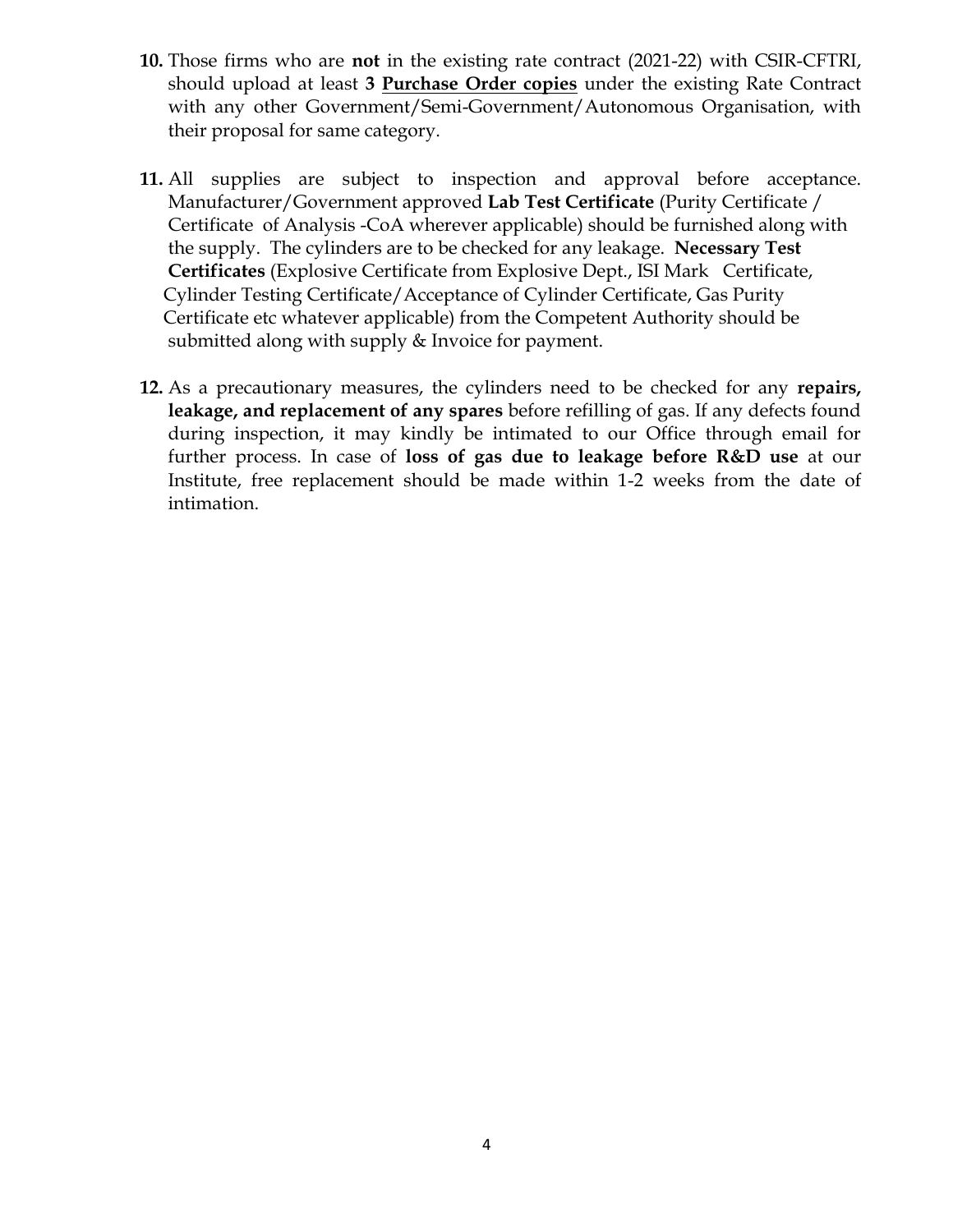# **CRITICAL DATE SHEET**

#### **CRITICAL DATE SHEET:**

## **A3/S&P/ARC/2022-2023**

| <b>Sl. No.</b> | <b>Stage</b>                                | Date & Time                     |
|----------------|---------------------------------------------|---------------------------------|
| 1              | Publish Date & Time                         | $17/05/2022 \otimes 05.00$ p.m. |
| $\overline{2}$ | Document Download Start Date & Time         | 17/05/2022 @ 05.15p.m.          |
| 3              | <b>Bid submission Start Date &amp; Time</b> | 23/05/2022 @ 12.00p.m.          |
| 4              | Bid submission End Date & Time              | 07/06/2022 @ 2.00p.m.           |
| 5              | <b>Bid Opening Date &amp; Time</b>          | $08/06/2022 \omega$ 2.30p.m.    |
|                |                                             |                                 |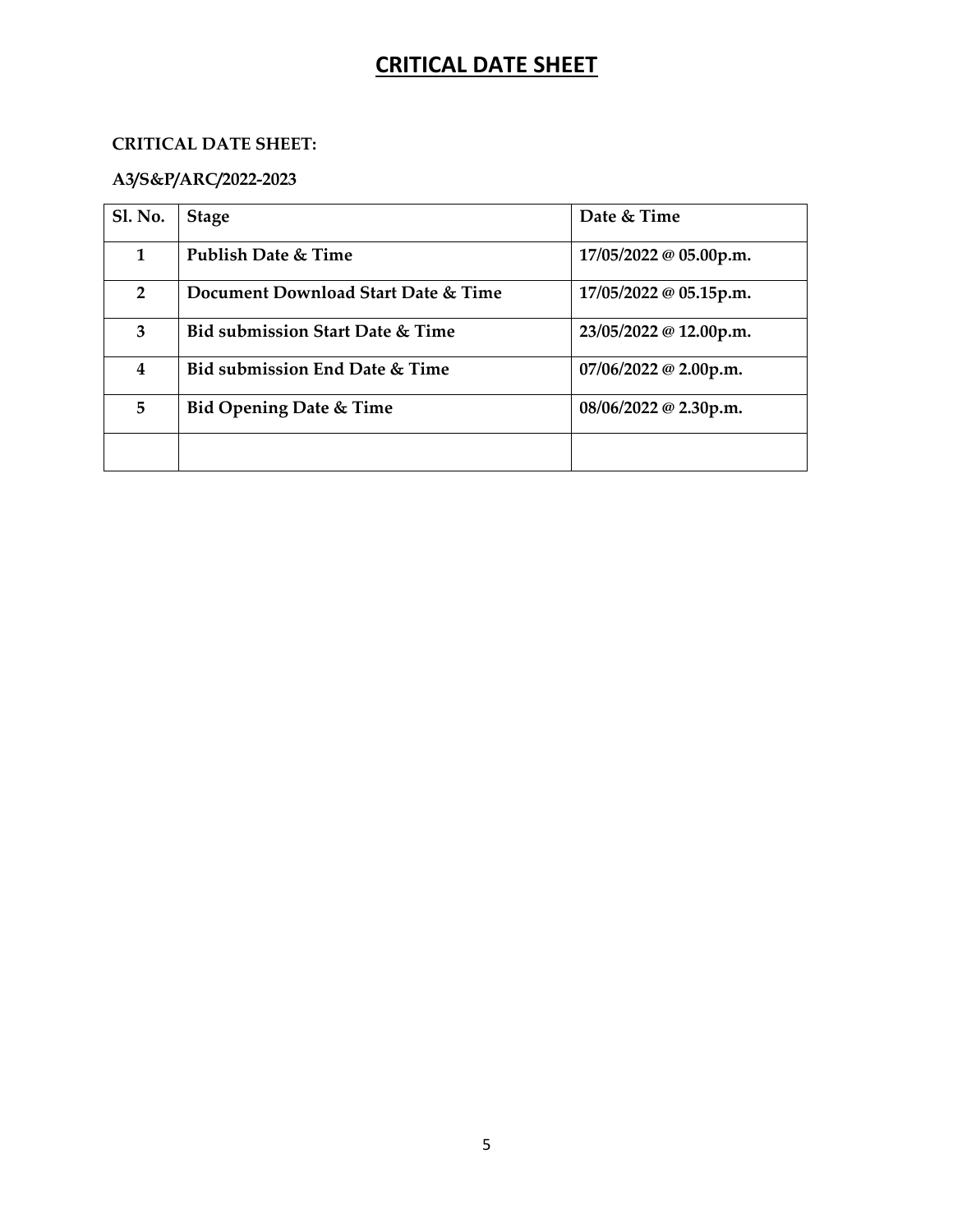### **Terms and Conditions:**

- **1.** Purchase Order will be awarded up to the **last day of currency of ARC** and the Rate Contract will be in force for the purpose of delivery for all the items ordered during the currency of Rate Contract. Once a supply order is awarded on the supplier for supply of items in terms of the ARC during the validity period of ARC, that supply order becomes valid and binding the contract. Ordered item during the currency of the ARC can be supplied beyond the validity period of ARC.
- **2.** In case the items in the RFQ are presently covered by any Rate Contract or running contract finalized by any other State or Central Government, it should be specified in your quotation and **accepted Rate Contract rates** by them should also be mentioned.
- **3.** The ARC Holder on receipt of Purchase Order shall check the order for its correctness as per the Terms & Conditions of RC and take up the matter with CSIR-CFTRI, MYSORE for **corrections / amendments if any required,** in order to avoid any dispute at a later stage. In case, higher rates have been inadvertently mentioned for any particular item, the RC Holder must inform CSIR-CFTRI, MYSORE about the same and proceed with the supply as per the RC approved rates only.
- **4.** The Rate Contract will also be applicable for the purchases made by the **Scientists/Technical Officers/Students of CSIR-CFTRI, MYSORE on Cash/ Credit purchase basis as per extant procedure, rate and Terms & Conditions of ARC.** Manufacturers or their Authorized Distributors / Dealers are not allowed to charge higher prices than those approved under the ARC.
- **5.** In case of emergency, CSIR-CFTRI may purchase the same item under ARC through **ad-hoc contract with a new supplier/s** as per extant procedure**.**
- **6. Parallel Rate Contract**: CSIR-CFTRI reserves the right to conclude more than one rate contract for the same Category of gases and has the option to re-negotiate the price(s) with the rate contract holder(s).
- **7. Delivery:** The Delivery period required for supplying the material should be invariably specified in the quotation. The offered delivery period will have to be strictly adhered to in case an order is placed. The delivery should be made within **five working days** in case of **Ordinary gases (Commercial, Iolar / High Pure gases)**. However, in case of **Special gases**, delivery should be made within **2 weeks** from the placement of order.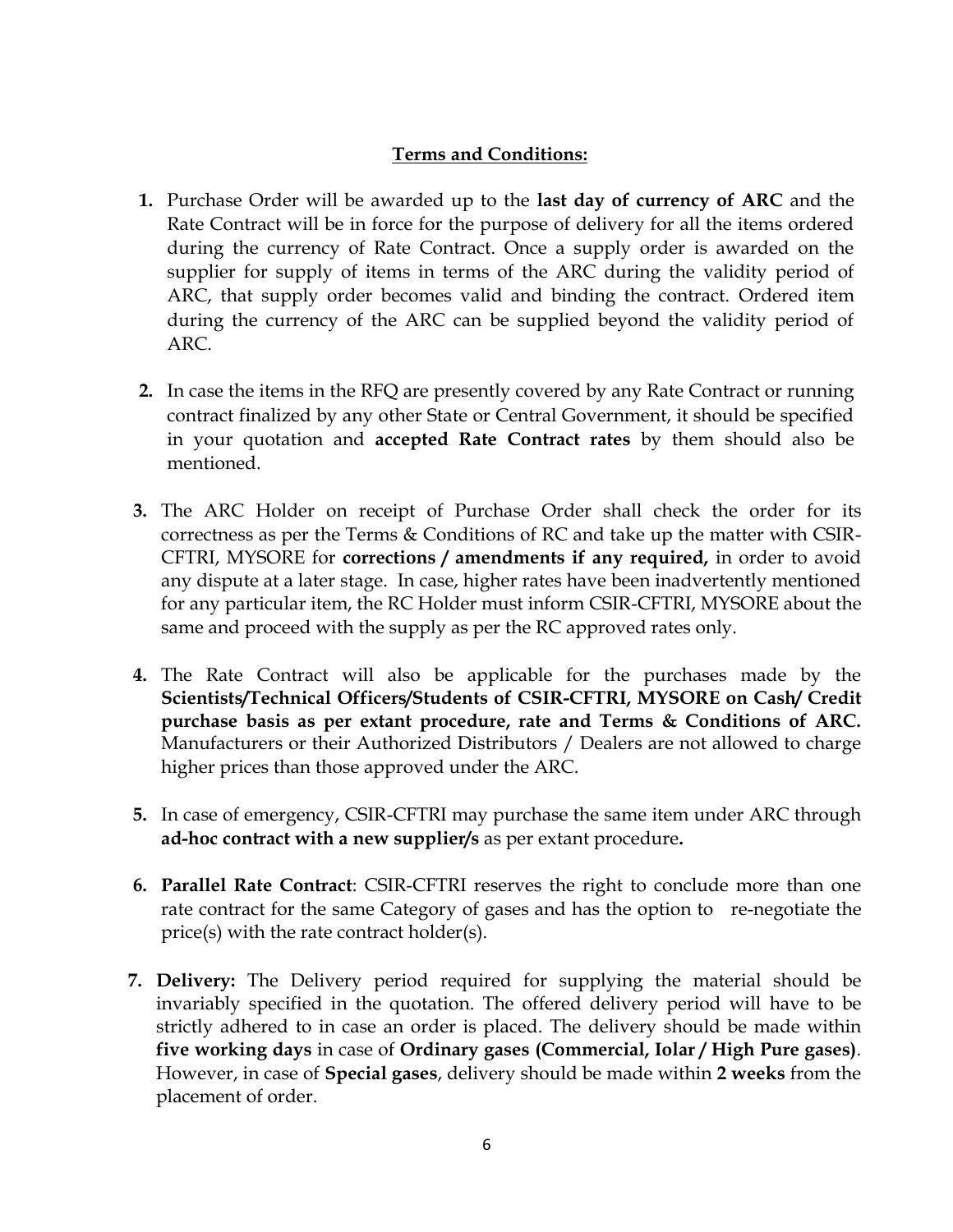- **8.** CSIR-CFTRI reserves the right to cancel the total/part purchase order, if the delivery gets delayed **more than 03 days** from the stipulated delivery period given in the Purchase Order.
	- **9. All payments due shall be made within 30 days from the date of supply subject to inspection and acceptance of items against the submission of pre-receipted bill in triplicate copies which should be duly stamped, sealed & signed on all the copies of the Invoice. The firm shall furnish the details of their Bank Account, IFSC code GSTIN & PAN Nos., etc in the invoice to enable CSIR-CFTRI, MYSORE to make payments through NEFT / RTGS.**
	- **10.** CSIR-CFTRI is registered with **Dept. of Scientific & Industrial Research, Ministry of Science & Technology, Govt. of India** for the purpose of availing Concessional Customs Duty Exemption in terms of **DSIR Registration No.TU/V/RG-CDE (50)/2021 Dt.01.10.2021**, **valid upto 31.08.2026**. CSIR-CFTRI is eligible for availing Concessional Customs Duty Exemption in terms of **Notfn.No.51/96-Customs Dt. 23.07.1996, Notfn.No.28/2003 – Customs Dt.01.03.2003,** Notfn.No.43/2017 – Customs Dt.30.06.2017 and for availing Concessional GST exemption in terms of **Notification No.47/2017-Integrated Tax (Rate) Dt.14.11.2017, Notfn.No.10/2018- Integrated Tax (Rate Dt.25.01.2018 and Notification No.45/2017-Central Tax (Rate) Dt.14.11.2017,** Union Territory Tax (Rate) Dt.14.11.2017 & Notfn. No.9/2018- Central Tax (Rate) Dt.25.01.2018, Notfn.No.9/2018-Union Territory Tax (Rate) Dt.25.01.2018, as amended from time to time.
	- **11.** TDS would be recovered as per Rules in case of Servicing/Repairs/ Maintenance /Installation charges etc.

#### **12. Liquidated Damages (LD)**

- **12.1 LD Clause for delays:** The applicable rate is 0.5% per week and maximum deduction is 10% of the contract price.
- **12.2.** If the deliveries are not made and due to that, if the purchaser is forced to buy the undelivered material from elsewhere, the loss or damage that may be sustained thereby will be recovered from the defaulting supplier at our discretion as per procedure.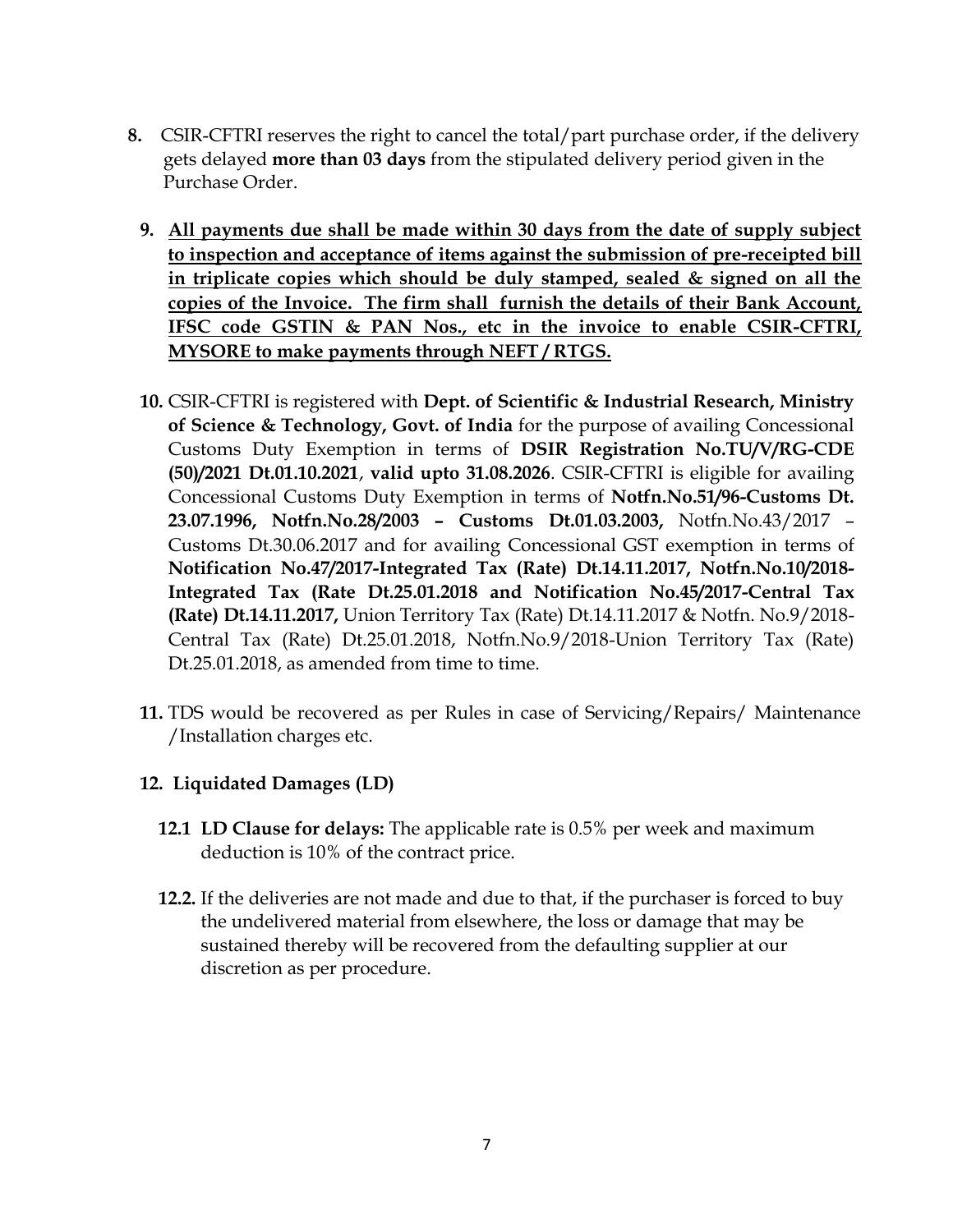#### **13. Fall Clause:**

- **13.1** The ARC will be guided by the Fall Clause. The **price to be quoted** (Price as indicated in the price list less discount plus taxes and duty if applicable) **by the Bidder under the Rate Contract should in no event exceed the Rate Contract price at which the Bidder sells the Stores of identical description and terms and conditions to any other organisation during the currency of Rate Contract.** If RC holder reduces its price or sells or even offers to sell the same item/s during the currency of the Rate Contract, price will be automatically reduced with effect from that date for all the subsequent supplies under the ARC and the ARC will be amended accordingly.
- **13.2.** An undertaking is required to be given by all the manufacturers that **"the rates offered by them are not more than the rate offered to any other Government Agencies/Institution and the discount offered is not less than the discount offered to any other Government Agencies/Institutions".** In case any such discrepancy is noticed, they shall refund the amount to CSIR-CFTRI and also Rate Contract is liable to be cancelled.
- **13.3.** During the Rate Contract period, **special offer** introduced by Manufacturer/supplier must be offered to CSIR-CFTRI and should be intimated in advance. However, Director CSIR-CFTRI will retain the right to avail the offer.
- **14.** Compliance with National/International Standards if any should be complied with.
- **15.** Director, CSIR-CFTRI reserves the right to terminate the ARC without any notice and without assigning any reason in case the performance of the Bidder is found consistently unsatisfactory or due to the serious lapse on the part of the Bidder.
- **16.** The contract is valid for a period of one year from the date of Award of Order. However, the **Director, CSIR-CFTRI** retains the option to extend the contract on same price and terms & conditions for another year after expiry with the mutual consent.
- **17.** Quoting of Pool rates, Cartel formation, Bid rigging, Collusive bidding etc are against the basic principle of competitive bidding and defeats the very purpose of open and competitive tendering system. Such practices will be severely discouraged with strong measures. Suitable administrative actions like rejecting the offers and reporting the matter to Competition Commission of India will be initiated against such firms on case to case basis as approved by the Competent Authority (CA).
- **18.** The Rental Cylinders shall be supplied by firms to the end user/s at CSIR-CFTRI under intimation to Stores Dept and shall be collected from our Stores after usage.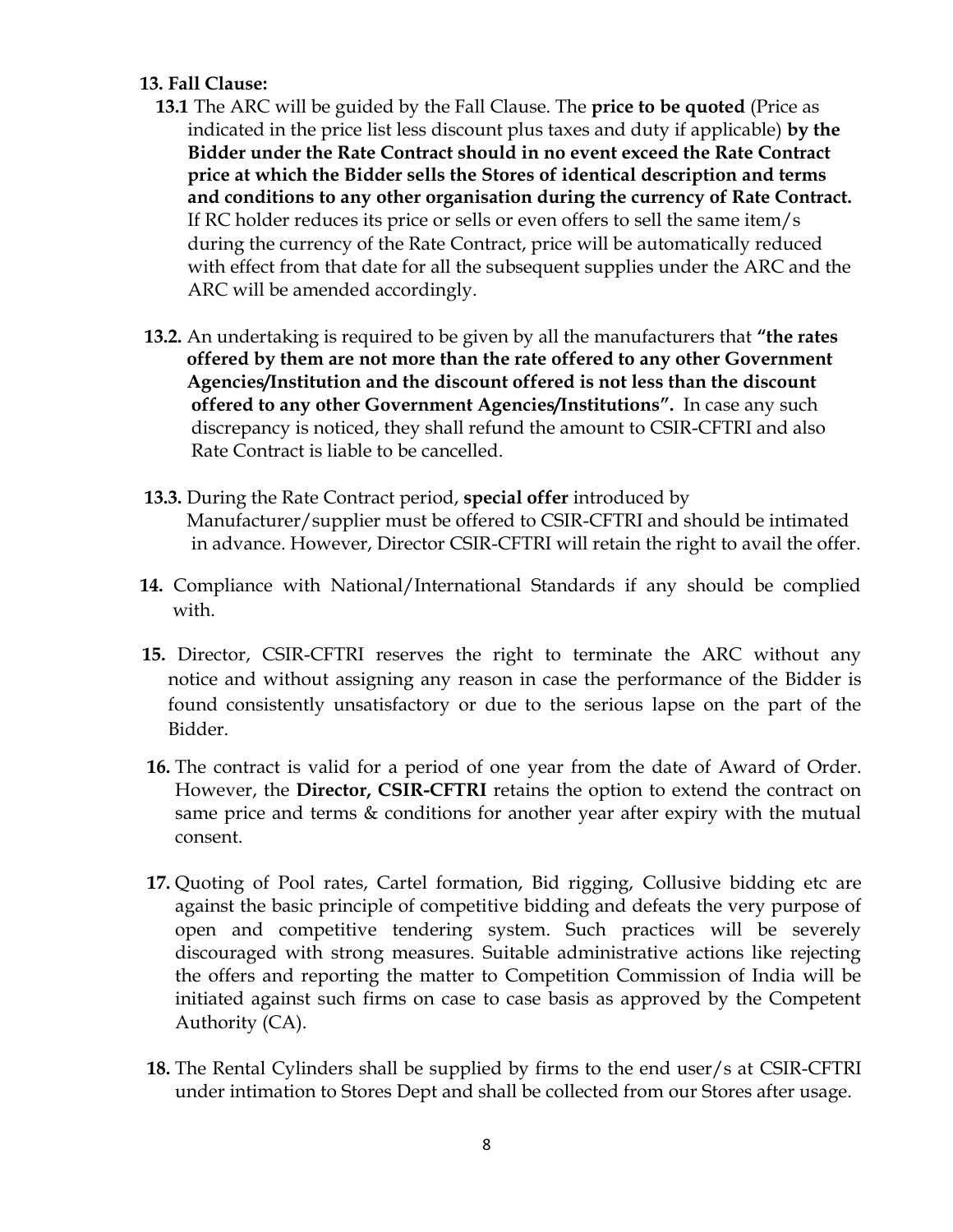- **19.** e-Payment will be made as per actual quantity refilled & only after the receipt and inspection of the Gas Cylinders duly refilled at our Store.
- **20.** The bidder shall comply all the guidelines of Environmental Management System(EMS) and Gas Cylinder Rules 2016 (Govt. of Karnataka/ Govt. of India)
- **21.** Liquidated damage equivalent to cost incurred by CSIR-CFTRI will be recovered from you in case damage or loss of our cylinders at your end.
- **22.** All disputes subject to Mysore Jurisdiction only.
- **23**. It may Kindly be noted that :

CSIR-CFTRI, MYSORE reserves the right to reject any proposal or to conclude more than one RC for the same item and has the option to re-negotiate the prices with RC Holders.

**24. Settlement of Disputes:** The Purchaser and the supplier shall make every effort to resolve amicably by direct informal negotiation in case any disagreement or dispute arising between them in connection with the Rate Contract.

- a) If after twenty one (21) days, the parties have failed to resolve their dispute or difference by such mutual consultation, then either the Purchaser or the Supplier may give notice to the other party of its intention to commence arbitration, as hereinafter provided, as to the matter in dispute, and no arbitration in respect of this matter may be commenced unless such notice is given. Any dispute or difference in respect of which a notice of intention to commence arbitration has been given in accordance with this Clause shall be finally settled by arbitration. Arbitration may be commenced prior to or after delivery of the Goods under the Contract.
- b) In case of dispute or difference arising between the Purchaser and a Supplier relating to any matter arising out of or connected with this agreement, such disputes or difference shall be settled in accordance with the **Arbitration and Conciliation Act, 1996**. The dispute shall be referred to the **Director General, Council of Scientific and Industrial Research** and if he is unable or unwilling to act, some other person will be appointed by him to act as arbitrator to the sole arbitration. The **award of the arbitrator** so appointed shall be final, conclusive and binding on all parties to this contract/ subsequent orders based on contract.

**25**. **No EMD/Bid Security & Performance Security is payable. No Tender document fee is payable.**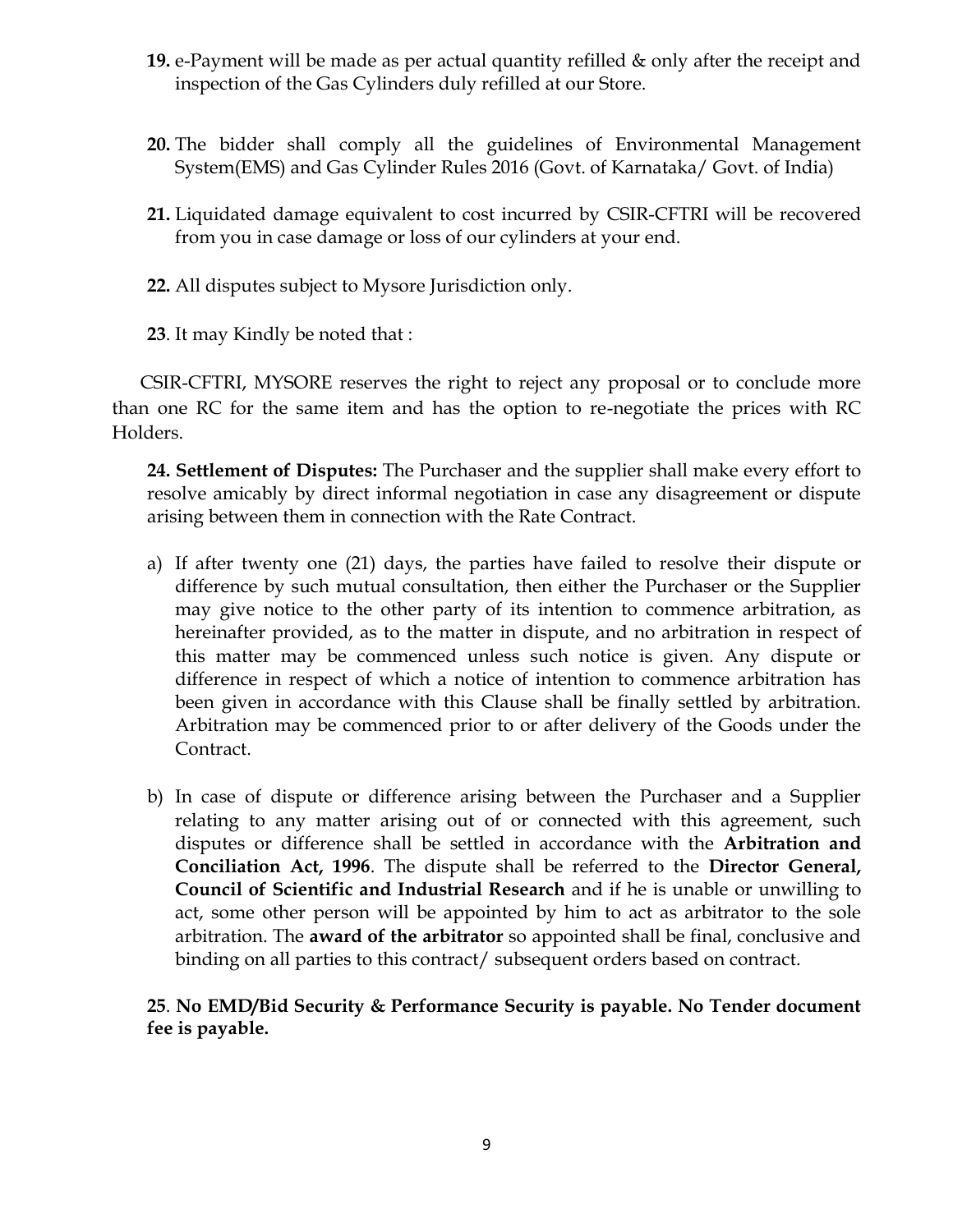- **26.** All the above instructions and our standard terms and conditions must be complied failing which your offer shall be liable for rejection.
- **27.** Bidders are requested to refer CSIR-CFTRI website [www.cftri.res.in](http://www.cftri.res.in/) for tender's **other General Terms and Condition** which are also an integral part of this tender. [Path: Home Page **Tenders Standard Tender Document** (Scrolling Text)]

The Bidders/Tenderers will have to confirm in writing in their offer that all the terms & conditions mentioned above are acceptable to them

**(For CSIR-INDIA) Stores & Purchase Officer CSIR-CFTRI, MYSORE- 570020 e-mail: [sosp@cftri.res.in](mailto:sosp@cftri.res.in) / [cosp@cftri.res.in](mailto:cosp@cftri.res.in) / [sosp1@cftri.res.in](mailto:sosp1@cftri.res.in) Phone: 0821-2515440/2515447**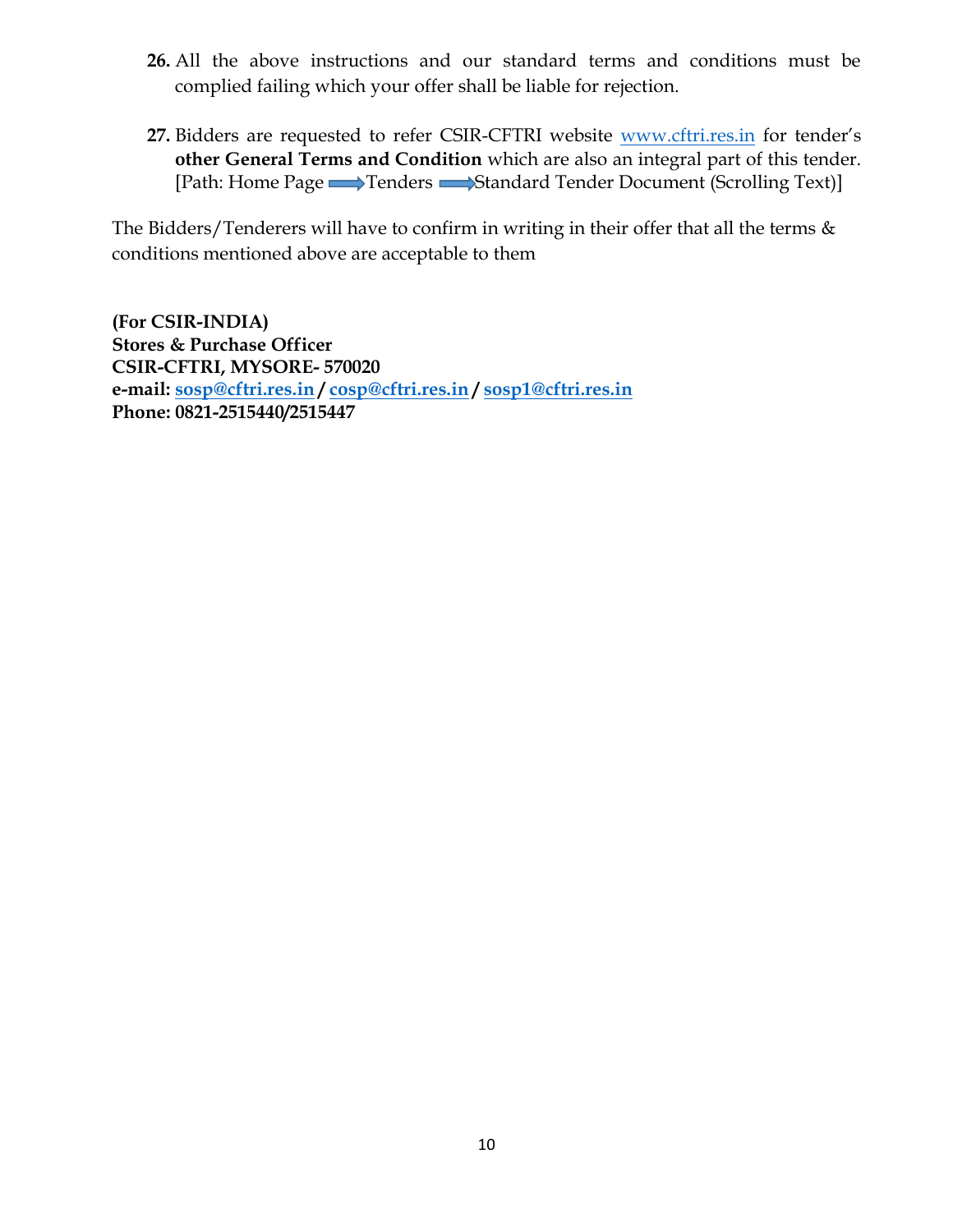## **Annexure- I**

#### **PRICE LIST**

|                         | Sl.No. Item Description | Rate/CC  | Discount | Tax1 | Tax2 | Tax3 |
|-------------------------|-------------------------|----------|----------|------|------|------|
|                         |                         | (in Rs.) |          |      |      |      |
| $\mathbf{1}$            | Acetylene Gas (DA)      |          |          |      |      |      |
|                         | (Commercial)            |          |          |      |      |      |
| $\overline{2}$          | Hydrogen gas            |          |          |      |      |      |
|                         | (Commercial)            |          |          |      |      |      |
| $\overline{3}$          | Hydrogen gas            |          |          |      |      |      |
|                         | (IOLAR/HP)              |          |          |      |      |      |
| $\overline{\mathbf{4}}$ | Carbon-di-Oxide         |          |          |      |      |      |
|                         | $(31\text{kg/cyl})$     |          |          |      |      |      |
|                         | (Commercial)            |          |          |      |      |      |
| 5                       | Zero Air (Commercial)   |          |          |      |      |      |
| 6                       | Zero air (IOLAR/HP)     |          |          |      |      |      |
| 7                       | Oxygen (Commercial)     |          |          |      |      |      |
| 8                       | Oxygen(IOLAR/HP)        |          |          |      |      |      |
| 9                       | Argon (IOLAR/HP)        |          |          |      |      |      |
| 10                      | Argon (Commercial)      |          |          |      |      |      |
| 11                      | Helium (Commercial)     |          |          |      |      |      |
| 12                      | Helium(IOLAR/HP)        |          |          |      |      |      |
| 13                      | Nitrogen gas            |          |          |      |      |      |
|                         | (Commercial)            |          |          |      |      |      |
| 14                      | Nitrogen gas            |          |          |      |      |      |
|                         | (IOLAR/HP)              |          |          |      |      |      |
|                         |                         |          |          |      |      |      |
| 15                      | Helium 99.9999%         |          |          |      |      |      |
| 16                      | Helium 99.9998%         |          |          |      |      |      |
| 17                      | Argon 99.9999%          |          |          |      |      |      |
| 18                      | Argon 99.9998%          |          |          |      |      |      |